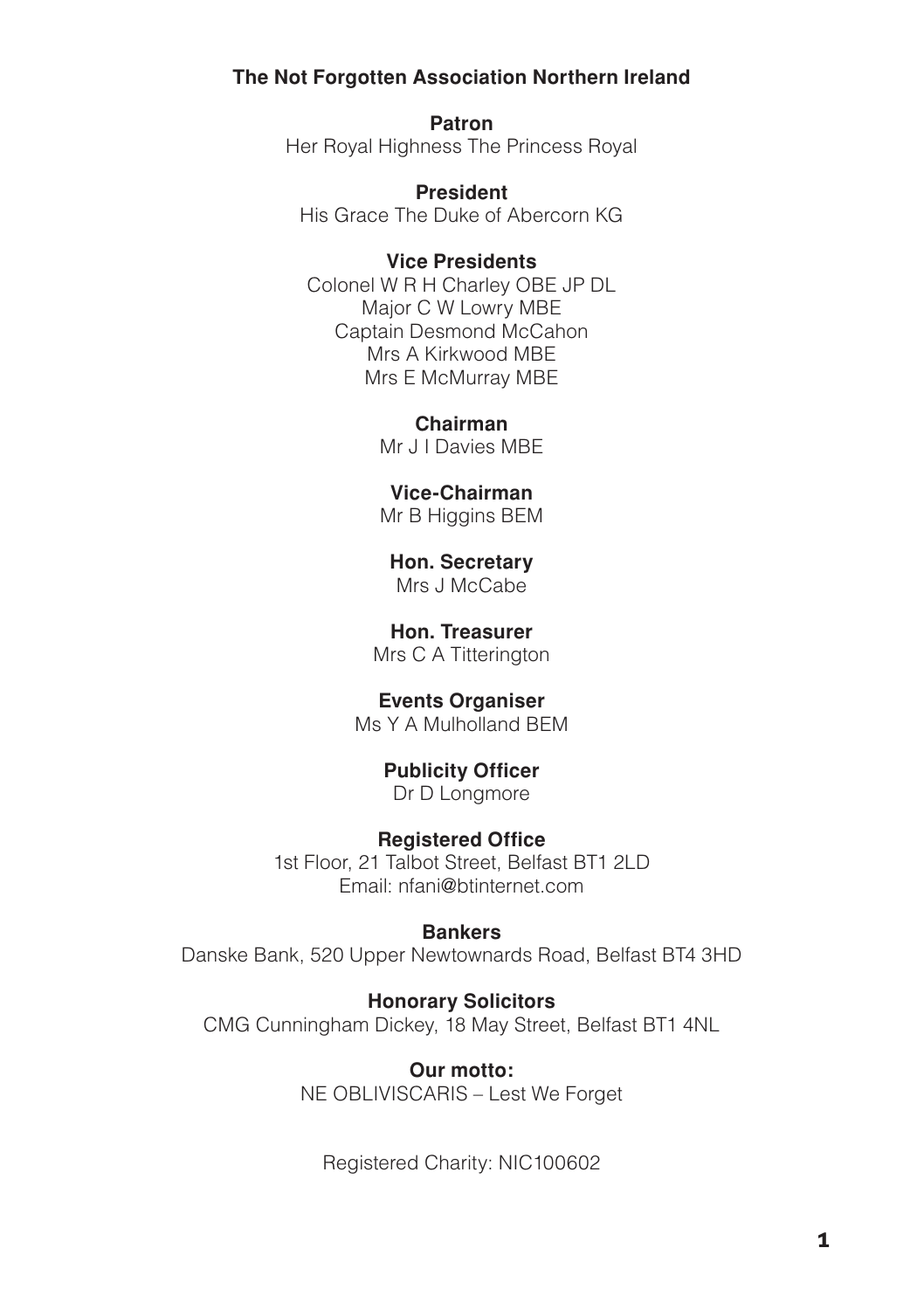# **Origin, Role and Activities of the Association**

The Not Forgotten Association is a unique national tri-service charity which provides entertainment and recreation for the serving wounded, injured or sick and ex-service men and women with disabilities. We do this through a wide and varied programme of Activities including outings, holidays, events and the provision of television sets and licences.

The Association was formed in 1920 by Miss Marta Cunningham CBE who was born in New Orleans in the United States. She received vocal training from some of the best singing teachers in Europe before making her first appearance as a soprano soloist in the Coronation concert at the Crystal Palace, London in 1901. In 1919 Marta was shocked to discover that there were thousands of wounded and lonely servicemen still in hospitals up and down the country.

After discovering that 600 injured patients were lying in one Ministry of Pensions Hospital alone, Marta was spurred into action. She went on to form The "NOT FORGOTTEN" Association for the 'comfort, cheer and entertainment' of the war wounded.

On the 12th August 1920 the Association went on to hold its first Garden Party at Buckingham Palace. Within a year some 10,000 men had been entertained. Marta and her friends invited these men out for afternoon tea and entertainment to alleviate the tedium of their lives and to give them something to which they could look forward to.

The Association in Northern Ireland was formed in 1930 by Sir Frederick Moneypenny.

### **We provide:**

- • In-house entertainment and concerts for those confined to ex-service care homes, in our case The Somme Nursing Home in Belfast.
- TVs for those whose mobility is restricted or who are otherwise largely housebound, TV Licences are provided where a financial need arises.
- The provision of travel and holidays for disabled ex-service personnel. These include trips to Tattoo events, theatre outings, lunches and much, much more.

In addition to the above Her Majesty The Queen graciously allows the Association to hold a Summer Garden Party in Buckingham Palace and a Christmas Tea Party in St James's Palace each year.

Please note that the Association is not empowered to assist wives or widows, or undertake welfare casework, but it enjoys the support and close co-operation of all the major ex-service welfare organisations.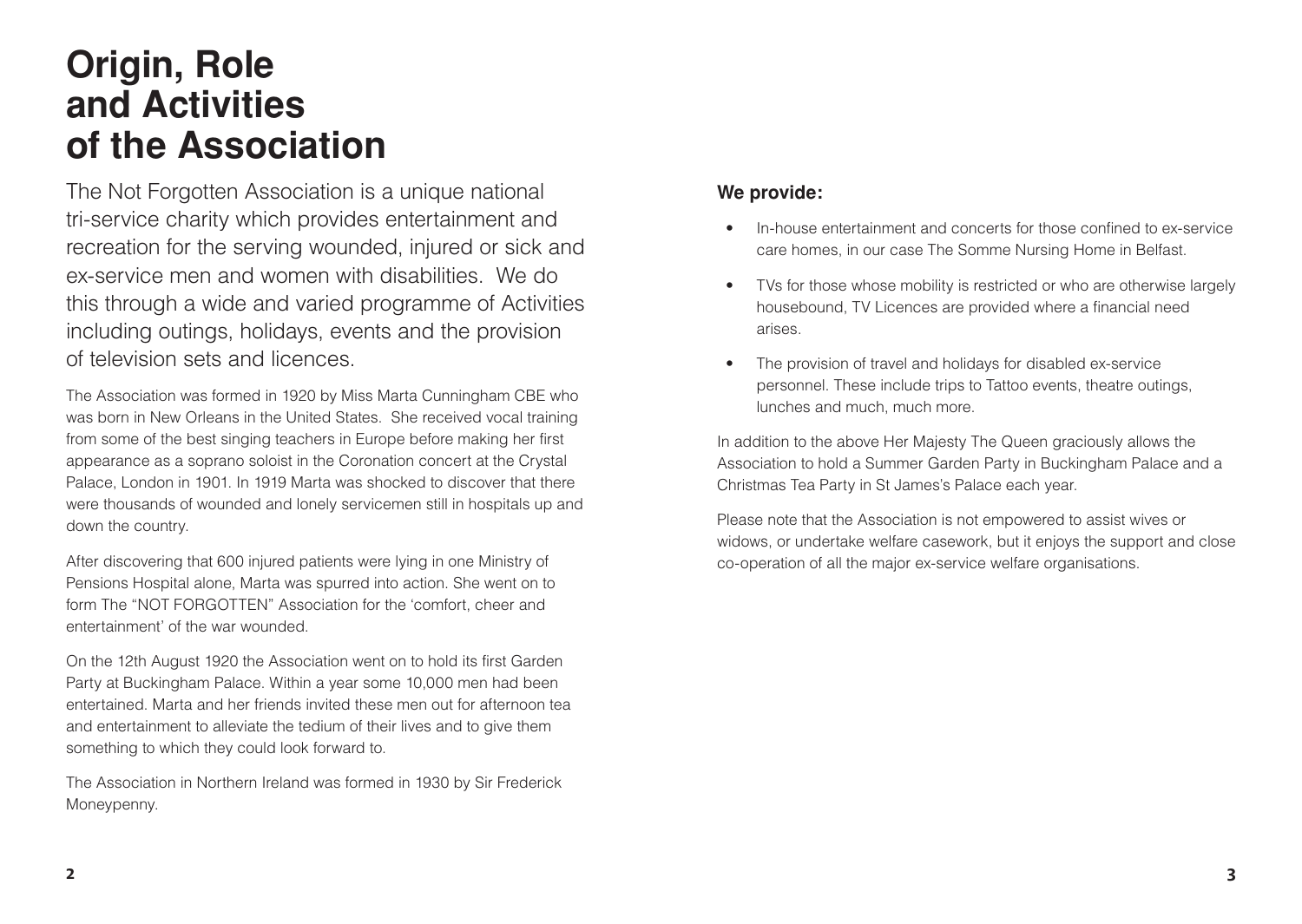# **Chairman's Report**



It is my pleasure to once again present the Chairman's Report.

The last 12 months have been a very busy and challenging, albeit an equally gratifying time for our Association. We continue to provide a wide ranging programme of events and activities for the serving wounded, injured or sick and disabled ex-servicemen and women in Northern Ireland. None of this could have been possible without the hard work, dedication and encouragement of my fellow office bearers and the continuing support of our excellent band of volunteer members. As Chairman, I offer my deepest thanks and appreciation to you all.

I am absolutely delighted to include that The Princess Royal has agreed to extend her Patronage of our Association for a further three years until December 2021.

During the year our programme of events included attendance at the Association's Annual Garden Party at Buckingham Palace in May. A further group attended the Annual Christmas Party in St. James's Palace in December.

Our Annual Christmas Lunch was held on Friday, 30th November at the Park Avenue Hotel, Belfast. Over 100 veterans and carers attended from a number of service, regimental and other old comrade associations together with representatives from the Royal Navy, Army and the Royal Air Force. Entertainment was provided by The Swingtime Sweethearts and a piper from The Royal Regiment of Scotland. We enjoyed the company of Al Gonclaves, Head of Finance and Executive Officer, together with Anne McGinley, Assistant to Head of Events, who travelled over from London to attend. Local representatives from JTI UK who funded the event were also in attendance.

The lunch was a great success and clearly enjoyed by all those who attended. I would like to place on record my sincere appreciation to the organising committee, which coordinated all the necessary planning arrangements, namely: Ben Higgins, Yvonne Mulholland, Carol Titterington, Joan McCabe, Terry Bashford and Gordon Cork, together with those volunteer members who acted as table hosts.

Throughout the rest of the year we hosted a number of local events, including road shows and lunches. We continue to work closely with the Somme Nursing Home in arranging for residents to experience outings for lunch and to attend events and shows, including the Annual Royal British Legion Festival of Remembrance at Belfast Waterfront Hall and the Belfast Tattoo. I would like to place on record my sincere thanks to our Events Coordinator, Yvonne Mulholland, who works extremely hard to ensure that our events go to plan and without any major problems.

I would also like to express my heartfelt gratitude to those who have financially supported our work. In addition to a number of personal donations, we have received contributions from The Dean of Belfast's Christmas Sit-out for Charities, The Milibern Trust, The Leopardstown Park Hospital Trust, The Ulster Defence Regiment Benevolent Fund, the Merchant Navy Association of Northern Ireland, the Northern Ireland Disabled Ex-Services Association, Blind Veterans UK and The Aircrew Association Northern Ireland. We also owe a huge debt of gratitude to all those from outside the Association who continue to support our work.

Throughout the year, the Association was represented at a number of important events and services. These included the World War 1 Armistice Centenary Service in Belfast Cathedral, Remembrance Sunday at the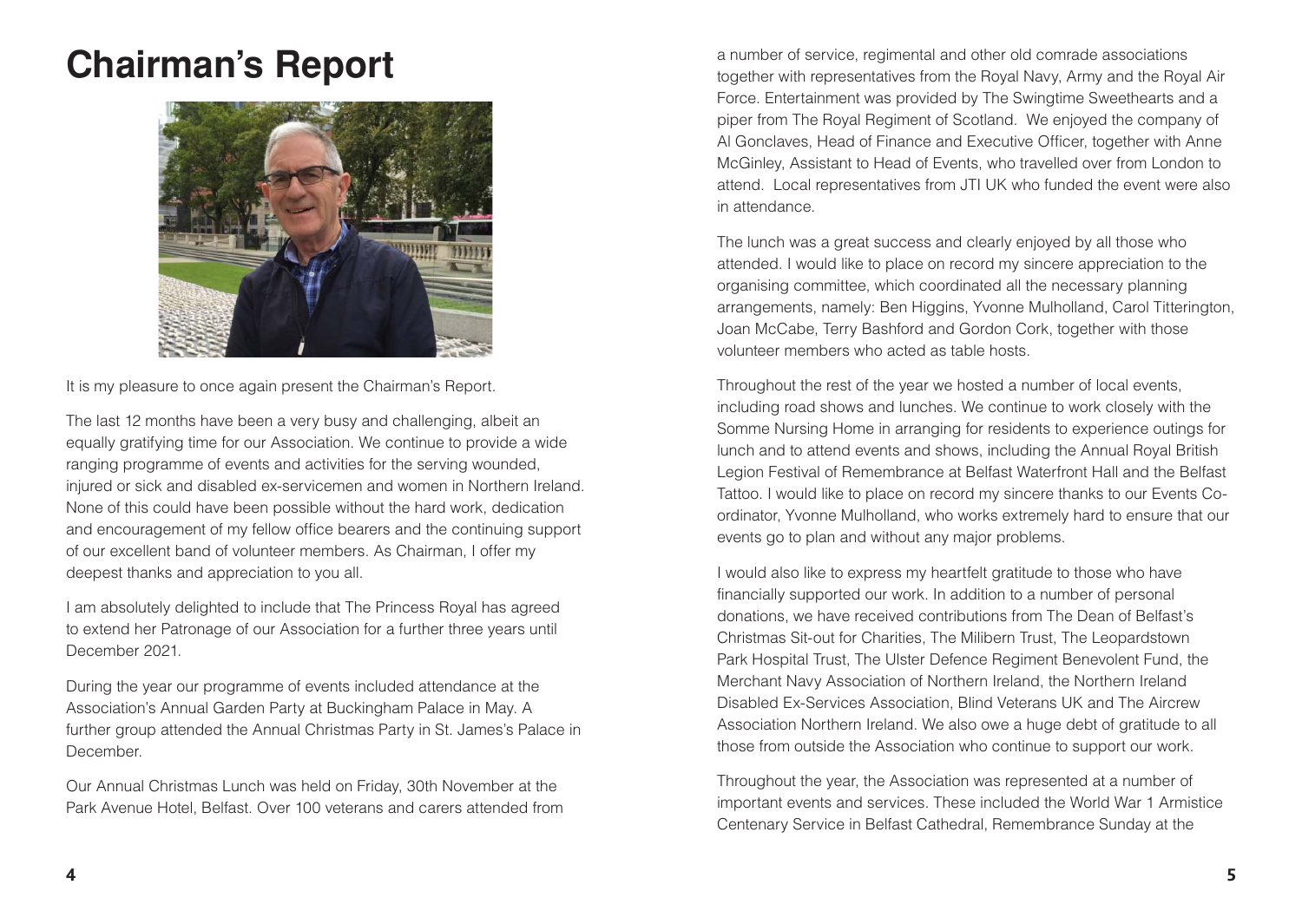Cenotaph, Belfast City Hall and the Garden of Remembrance when an Association Badge Cross was placed. I am most grateful to our volunteer members who devote their valuable time to represent the Association.

By kind permission of the Chairman, Lieutenant Colonel Ernie Telford and members of the Board, our Annual General Meeting was held in the Somme Nursing Home, Belfast on Thursday, 3rd May 2018. This important event in our calendar was formally opened by Major Jonathan Kitson, the Home's Executive Director. Glynis Gillam and Helen Wheatley from Blind Veterans UK were our primary speakers and they gave us a most interesting and inspirational presentation on the work of this important military charity.

One of the highlights of our 2018 Annual General Meeting was the presentation of the Association's Presidential Certificate to Brian Roberts by our President, the Duke of Abercorn KG. This prestigious certificate was awarded to Brian for his long and meritorious service to the Association and the wider ex-service community in Northern Ireland.

Sadly, Brian died on the 11th November 2018 whilst visiting his son Stephen in Cheshire. He had been a dedicated and committed member of our Association for over 30 years and will be sadly missed by us all.

During November we also lost another of our longstanding and dedicated members, Billy Ellis, who passed away after a long illness. Our thoughts and prayers are extended to both families. Sincere condolences are also extended to our esteemed President on the passing of his wife, Sacha, the Duchess, who died peacefully in London on December 10th after a short illness.

I would like to extend, on behalf of all our members, friends and supporters, our sincere congratulations to David Cowley, the Association's National Chairman on his appointment as an Officer of the Most Excellent Order of the British Empire, awarded in the recent New Years Honours List. David works tirelessly for The Not Forgotten Association and this formal public recognition is a testimony of many years of dedicated service.

Finally, my personal thanks go to the Association's Chief Executive, Brigadier James Stopford and his staff in London for the help and support they have given us throughout the year. I would like to add a word of special thanks to the Duke of Abercorn, whose wise counsel and support as our President means a great deal.

With my very best wishes to you all for the year ahead.

**Ne Obliviscaris.**

John Davies

**John Davies MBE May 2019**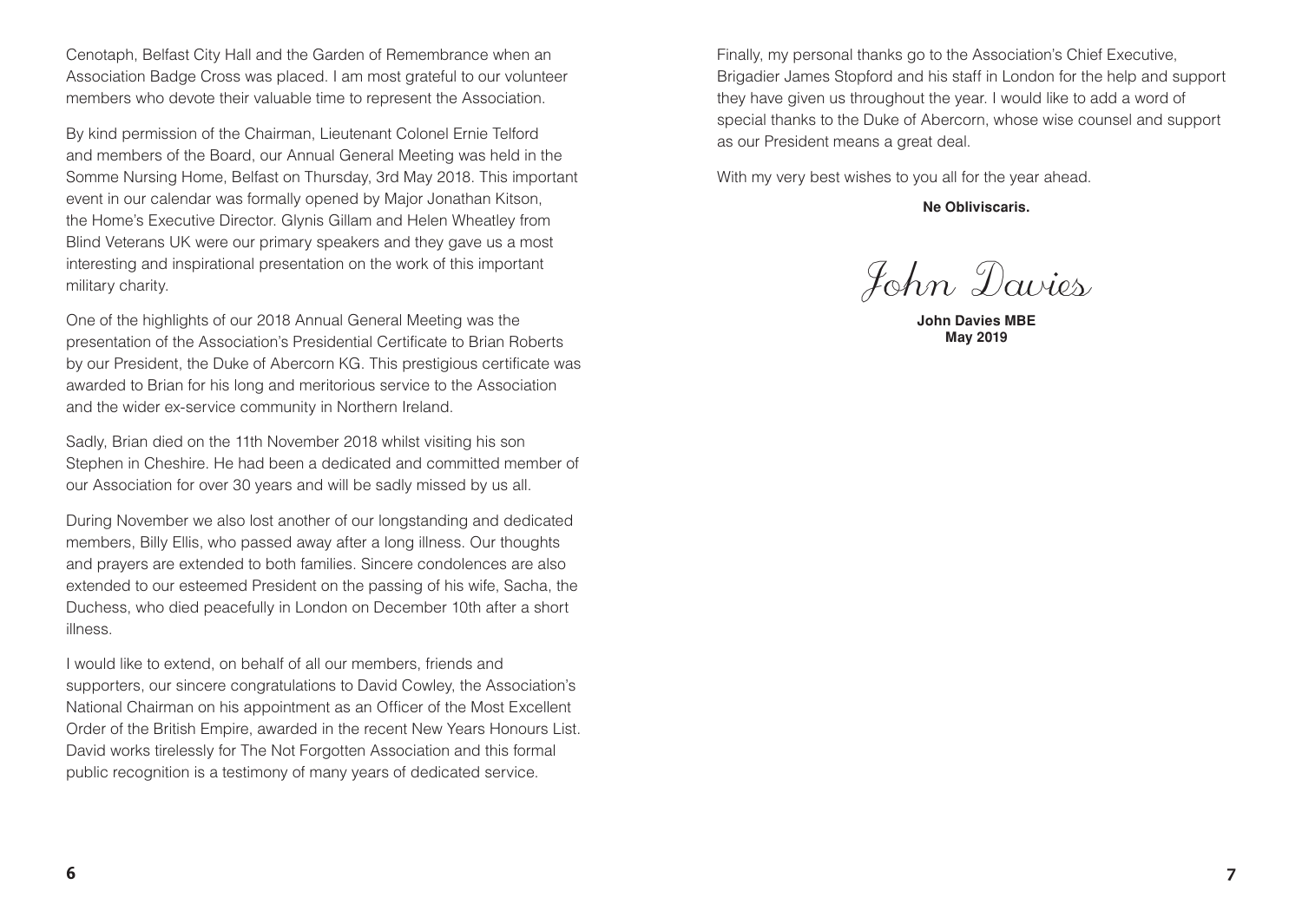## **Not Forgotten Christmas Tea Party at St James Palace London**

In late September I received an invite from the Not Forgotten Association Northern Ireland to attend a Christmas Tea Party at St James's Palace, London, with HRH Prince Michael of Kent in attendance.

I accepted the invite and along with a few other veterans which included members of The Ulster Defence Regiment, Queens Own Highlanders, Adjutant General Corps, Grenadier Guards and Royal Engineers, we all gathered at George Best Airport Belfast, around lunch time on 5th December 2018, where we were introduced to each other by our Not Forgotten Association escort, Mr B Higgins BEM.

During the introductions, I heard a call from a member of the group, an Ex Sapper who had joined the Junior Leaders Regiment, Dover at the same time as myself in 1974. We were both in the same troop in B Squadron. As Ex-Fred's, Junior Sapper Alan Jones and I had not seen each other for 42 years even though we both settled in Northern Ireland and lived about 20 miles apart.



During our visit, the group was accommodated by courtesy of The Not Forgotten Association and ushered by our NFA helper Mr G. Patience BEM, with a two-night stay in The Union Jack Club, prior to the Christmas Tea Party.

On the arrival at the event at St James Palace, we were met by several ushers from the Tri Services.

During the party we had high profiled celebrities introducing themselves to us as well as entertainers doing their light entertaining. The main highlight of the entertainment was being entertained by the pop group Boney M.

The VIP, HRH Prince Michael of Kent, even with his tight schedule managed to make time to meet and speak to as many veterans as possible, prior to his departure.

After the Tea Party we were then entertained by local entertainers, were we all joined in with a sing-a-long.

Our group then returned to The Union Jack Club to finish the 2-day event with an evening meal, raffle, a good old chin wag on old times and memories.

The following day, we returned to Belfast after a short flight home, where we all parted on our separate ways with promises of meeting again?

With many thanks to the Not Forgotten Association committee for their invite and efforts in making the event such a success for all the veterans who attended.

In the Picture L-R. Helper, Mr G Patience BEM, NFA Escort, Mr B Higgins BEM, Mr. (J/Spr) Keiller. Mr. (J/Spr) Jones.

Mr. P. A. Keiller. Vice Chairman REA NI Branch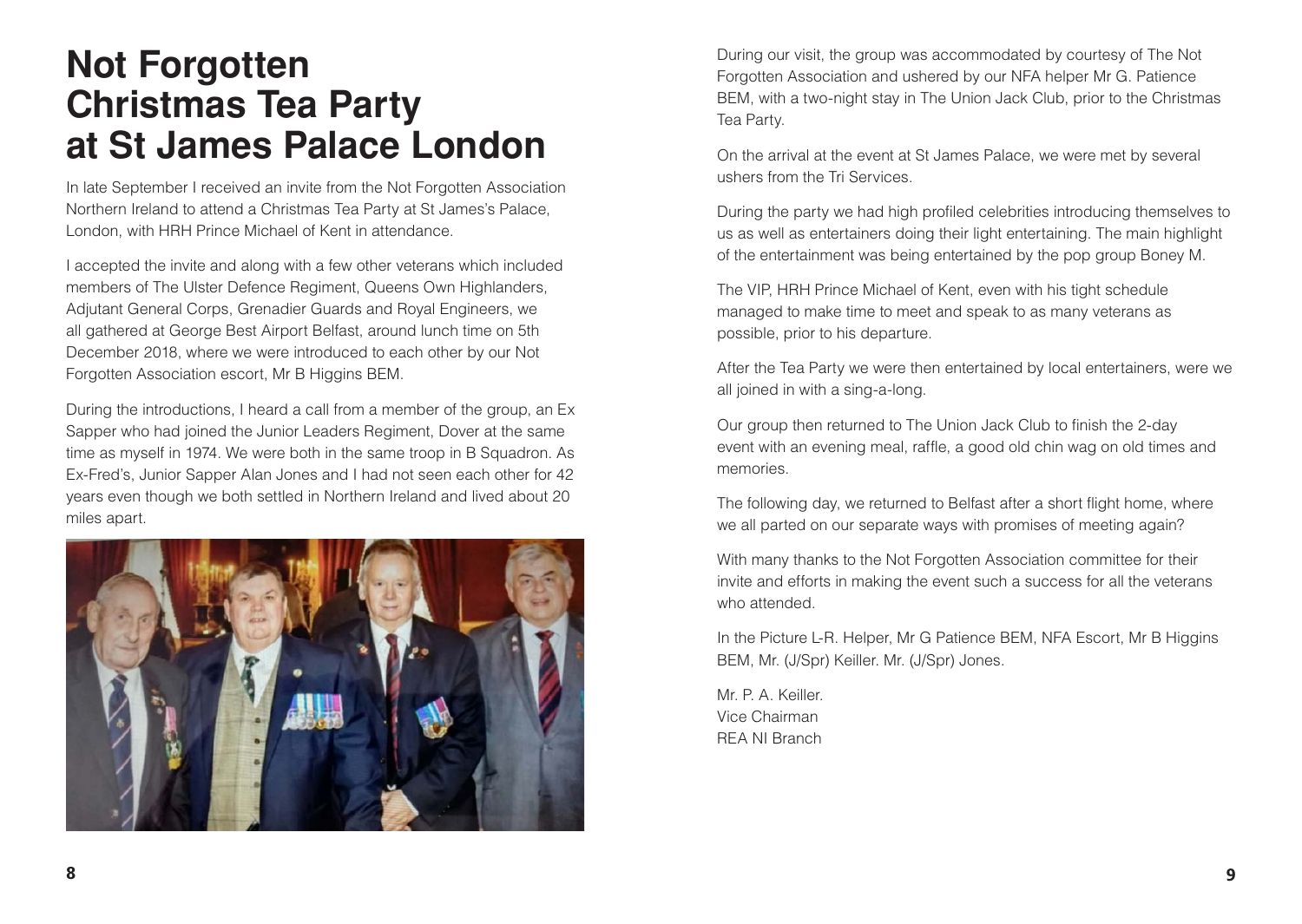## **Buckingham Palace Summer Garden Party**



## **The Menorca Holiday**



# **Not Forgotten Christmas Dinner 2018**

The Not Forgotten Association holds charity throughout the year in aid of disabled, serving members and families of the armed forces.

This year the Association offered 100 places to various associations including the RE Association Northern Ireland branch. Events Organiser Mrs Yvonne Mulholland BEM sent an invitation to our Branch President Major Bobby Morrow TD for two members to attend The Not Forgotten Association Christmas fayre at the Park Avenue Hotel, Belfast.

Mr Jim Hyslop and I accepted and when we arrived at the venue, we were given a hearty welcome and a drink. Guests were directed to their respective tables and introduced to other association members. Not Forgotten Association Vice Chairman Mr Ben Higgins BEM gave an opening introduction to all those present.

The event offered brilliant Christmas Fayre and excellent service laid on by the hotel staff. Entertainment was provided by the Swing Time Sweethearts who had flown in from London and their excellent performance included Christmas songs and old-time boogie tunes. A piper from the Royal Scottish Regiment based at Palace Barracks, played some background music. This was followed with a fund-raising raffle which raised more than £640 towards The Not Forgotten Association's future activities.

The event was brought to a close with the Chairman Mr John Davies MBE

thanking everyone for their contribution. We were asked to stand whilst the National Anthem played, and everyone was wished a safe journey home.

The Not Forgotten Association is one of the many associations that our branch has continuous contact with.

It is indeed a most worthy cause.

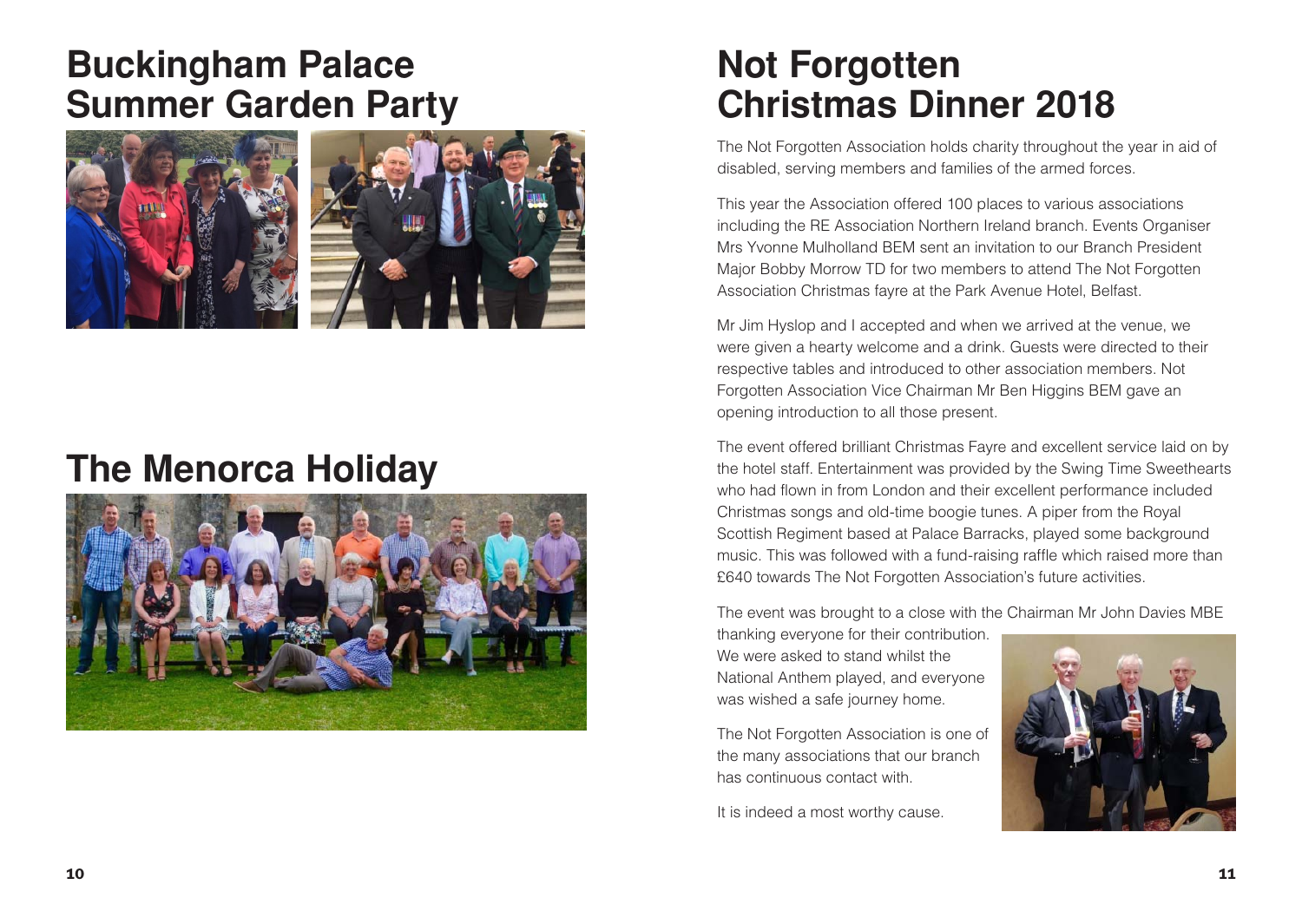

**Fun at Bennet House Respite Break with Billy on the accordion**





**Derek wins a cuddly toy**



**Blesma NI represenatives at the local Christmas party Mr Price wins the Hamper at the local Christmas party**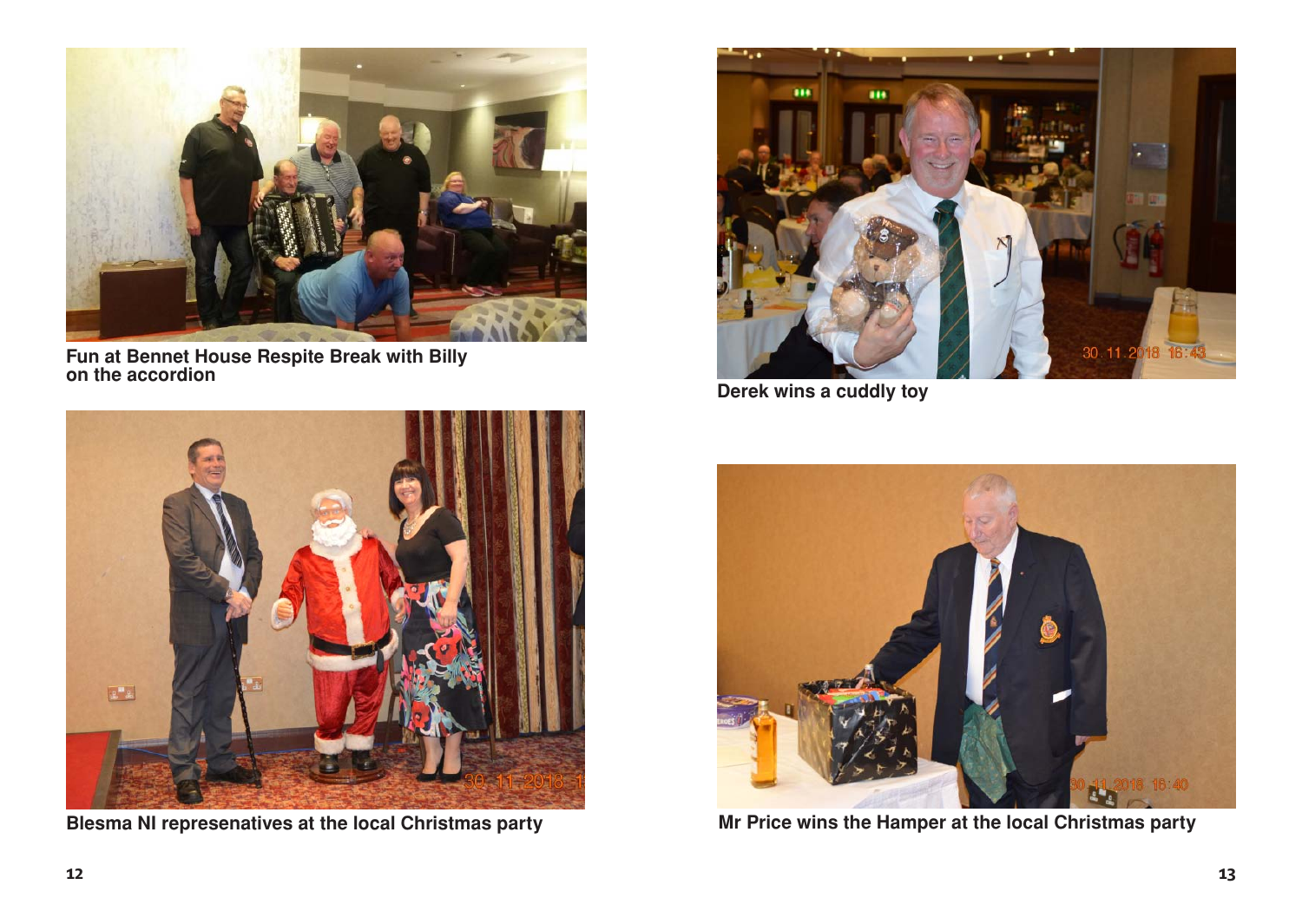# **Activities Report for 2018**

## **April**

We began our financial year with a road show in the RBL Londonderry with a two course lunch and entertainment by the Singing Digger man with approximately thirty people in attendance.

Then at the end of the month a group spent a week at the RBL's Bennet House in Portrush where we were very well looked after by the RBL team. A fabulous week with good food and accommodation, outings, relaxation, friendship, and a lot of craic/laughter.

## **May**

May was when our AGM was held at the Somme Nursing Home with a wide range of veterans and organisations in attendance.

### **June**

This month was one of the highlights of the year with a small group escorted by Yvonne and Gordon, attending the Summer Garden Party held at Buckingham Palace. Yvonne was fortunate enough to obtain tickets for the Queen's Birthday Parade (Trooping the Colour), which was held two days after the Garden Party. The group met several celebrities at the Garden Party including Brenda Blethyn from the TV Crime series Vera. Nigel from our group asked if he could have her landrover from the TV series and she replied "it's broken pet".



The garden party trip ended with a visit to the Chelsea Hospital and the National Army Museum.

Also, in June a small group visited the RUC GC / PSNI Memorial Garden at Police HQ in East Belfast. An excellent tribute to the RUC / PSNI and well worth a visit which takes about an hour with a volunteer guide – but visit must be made by appointment.



## **August**

On a bright sunny August day, we held our annual celebration of Founders Day for thirty veterans and carers with the ever popular Lagan cruise followed by a lite lunch in the new AC Marriott Hotel in Belfast. A beautiful morning for the trip, just a pity we were not getting on to the larger ship to sail away for foreign land.

### **September**

Two major events in the NI calendar.

First, we had a group, which included Residents from the Somme Nursing Home, attend the Saturday Matinee of the Belfast Tattoo in the SSE arena.

The second event was the Presentation of the Royal Irish Regiment New Colours in the Titanic Quarter

Both events were thoroughly enjoyed by all.

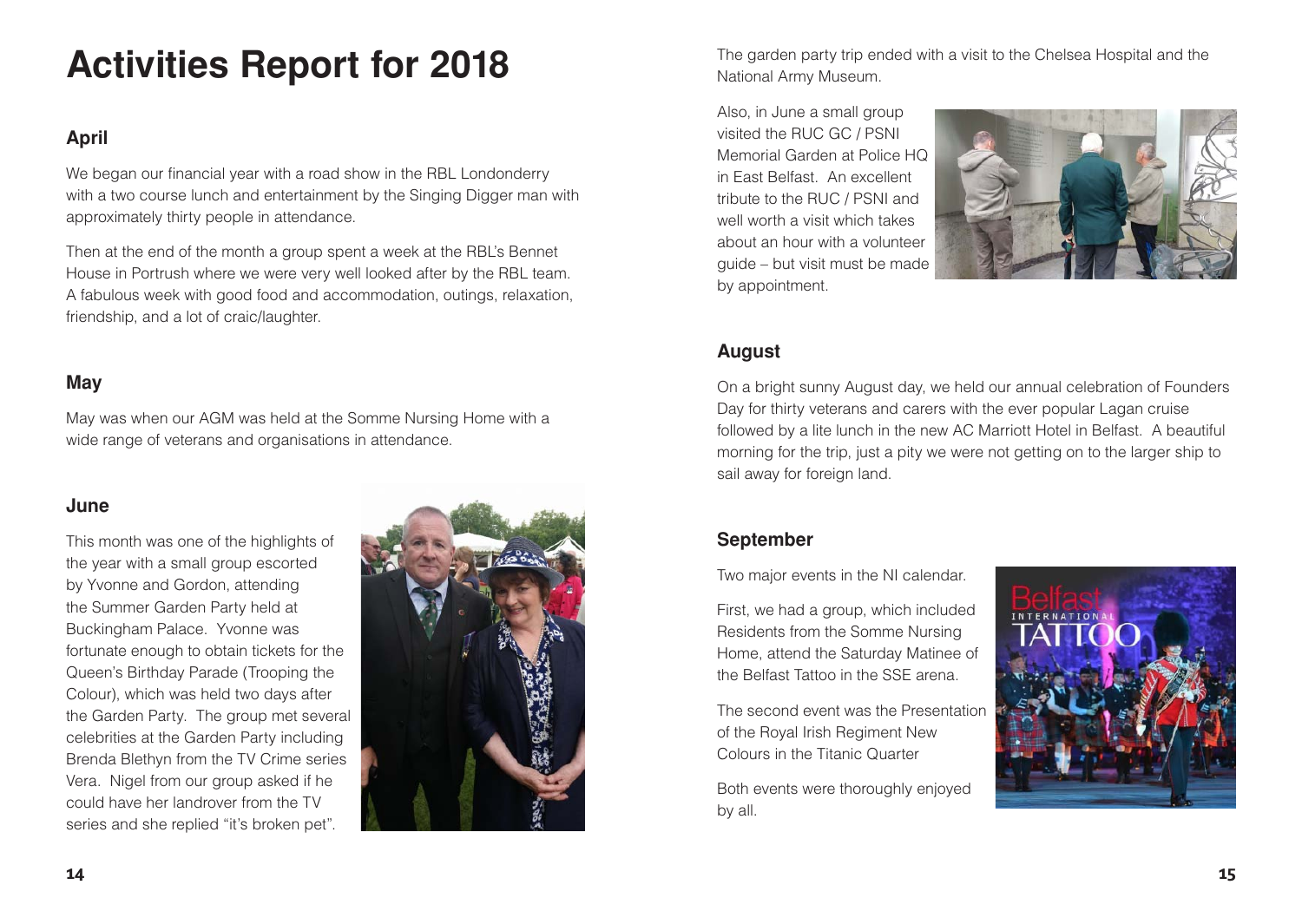## **November**

Another busy month with attendance at several Remembrance events and our local Christmas Party.

This month also brought us much sadness with the loss of two long-standing committee members, Brian Roberts and Billy Ellis. Our organisation was represented at both funerals; Yvonne attended Brian's funeral in Wales, and the Chairman with other Committee members attended Billy's in Belfast.



### **December**

A quieter month but by no means an inexpensive one.

We sent a small group to the prestigious Christmas Tea Party and concert in St James's Palace, London. The veterans were provided with afternoon tea in the presence of Prince Michael of Kent, followed by entertainment by a range of artists including the ever popular Boney M.

Yvonne A Mulholland BEM Events Organiser





**Founders Day**



**Presidential Certificate Presentation**



**Park Avenue NI Christmas Dinner**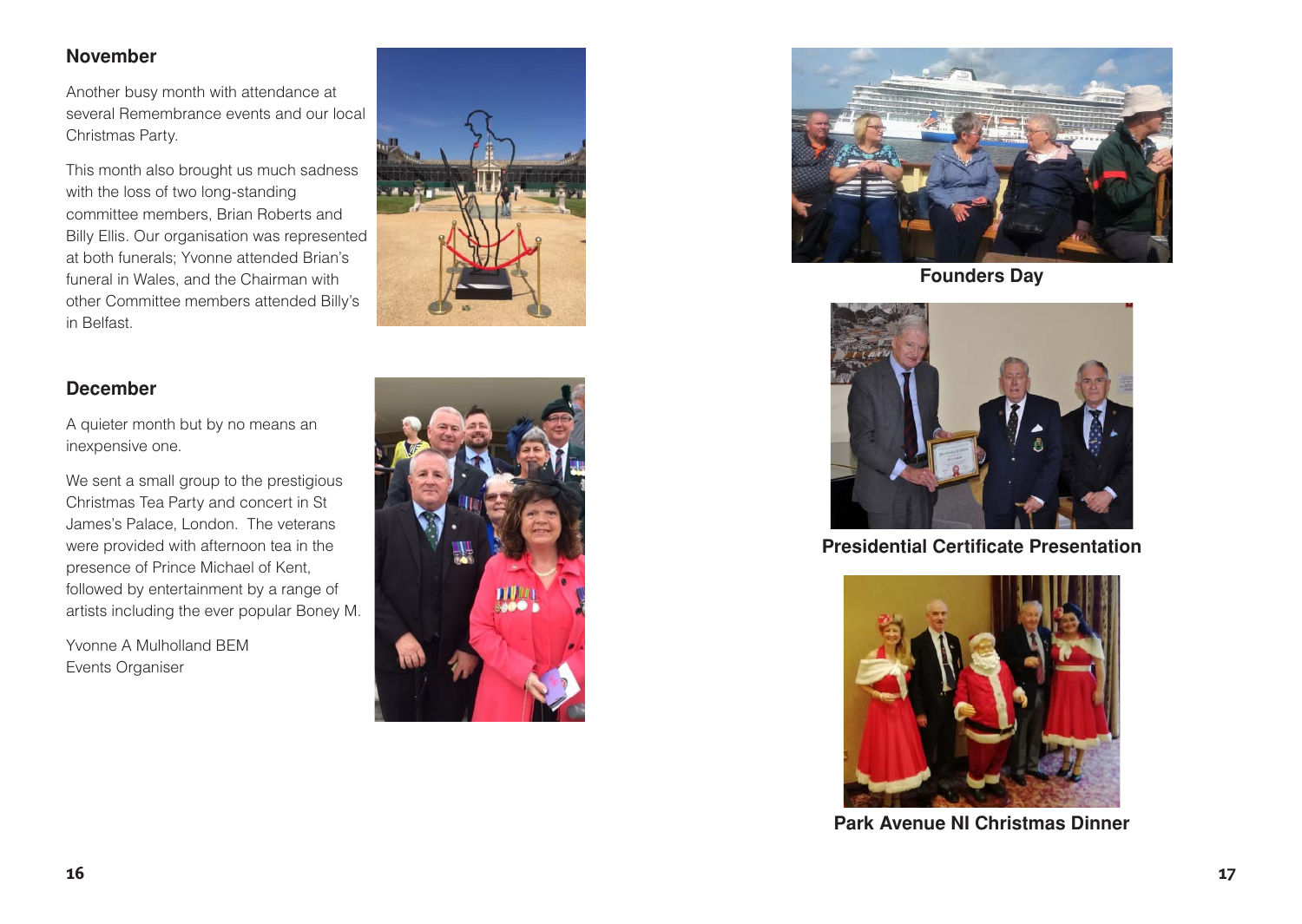# **Presidential Certificate**

Brian was awarded with a Presidential Certificate by our President, the Duke of Abercorn KG, at the 2018 Annual General Meeting held on 3 May 2018 to recognise his valuable work over many years in support of veterans in Northern Ireland and an extract from his nomination for this prestigious award follows:-

"Mr Roberts has been involved with The Not Forgotten Association for almost 40 years and he is an immensely proud, dedicated and most effective volunteer member who represents all that is best in our Association. He works remarkably hard and successfully at forging close links with other ex-service and regimental associations, with the ultimate aim of ensuring that the work of The Not Forgotten Association is promoted to the fore and to the fullest extent. Despite being in his early 80s and not enjoying the best of health, he regularly represents the Association at Remembrance events and church services, together with routinely visiting past members who are now sadly frail and infirm. Mr Roberts is also actively involved with the Northern Ireland Disabled Ex-Servicemen's Association and has held the post of Treasurer within that organisation for over 30 years.

Mr Roberts total dedication, willingness and enthusiasm for the work of The Not Forgotten Association is a total inspiration to his fellow members,

the ex-service and wider community in Northern Ireland. His widely recognised contribution merits nothing but the highest praise and I most strongly recommended that he be awarded The Not Forgotten Association Northern Ireland Presidential Certificate."



The Duke of Abercorn is pictured presenting his Presidential Certificate to Brian Roberts. Also shown is Brian's wife, Mary

# **Remembrance Events 2018**

The Chairman, John Davies MBE, attended the Field of Remembrance at Belfast City Hall on Monday, 5th November, where he laid a poppy cross on behalf of the Association. On the National Day of Remembrance on Sunday, 11th November, the Chairman accompanied by Major Bobby Morrow TD, laid a wreath on behalf of the Association at Belfast City Hall Cenotaph. The attached photograph shows John (near)



Bobby (far) returning to the City Hall from the Cenotaph. In the afternoon of the 11th November the Association was represented by Colin Elder at the Armistice Centenary Commemorative Service held at St. Anne's Cathedral, Belfast.

# **Bereavements**







Mr Brian Roberts

The Duchess of Abercorn William (Billy) Ellis